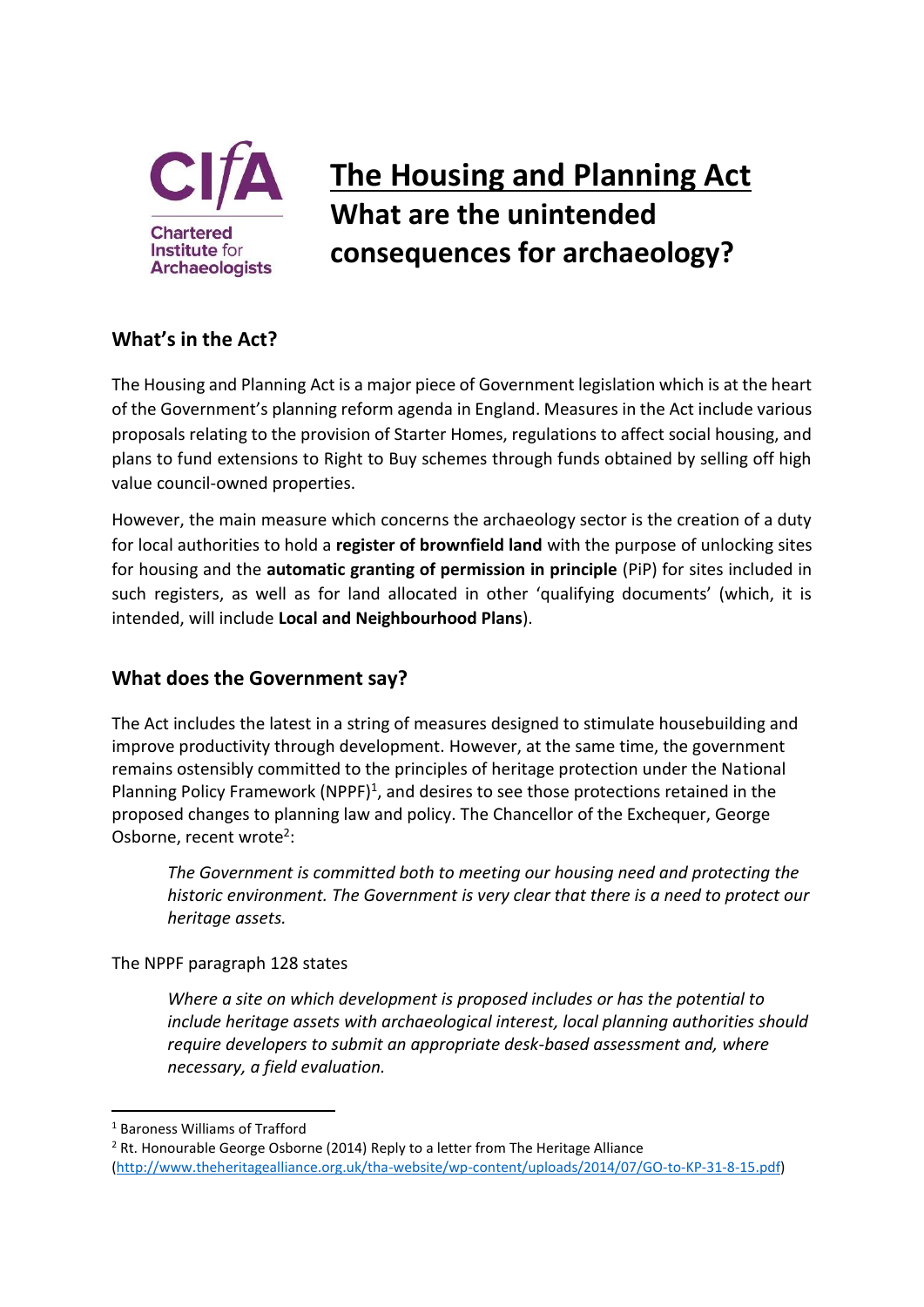# **Current system**

Presently, sites undergo pre-determination assessment and evaluation to ascertain whether sites include, or have the potential to include, heritage assets of archaeological interest. They may in some cases constrain development, or may require investigation, dissemination and archiving. Such requirements are normally secured by means of planning conditions or obligations.

#### **New provisions**

The Housing and Planning Act makes provision for permission in principle (PiP) for

- applications for housing on smaller sites
- development orders for sites in qualifying documents (local plans, neighbourhood plans and sites on the Brownfield Register)

The problems are

**.** 

- sites are routinely allocated in local and neighbourhood plans in the absence of archaeological assessment and evaluation
- the mechanism expected to identify sites for inclusion on brownfield registers Strategic Housing Land Availability Assessment – does not routinely involve archaeological assessment and evaluation
- some sites identified and allocated in these documents will be unsustainable, causing significant harm to nationally-important heritage assets with archaeological interest
- some sites will be unviable by reason of the archaeological work required
- there is no obvious mechanism for attaching conditions to PiP

The dangers of allowing permission to be granted without appropriate archaeological assessment and evaluation were brought home by the case of the Rose Theatre which cost the Government dear (in terms of compensation to allow developers to find a design solution and in reputation) and played a large part in the introduction of PPG 16 in England.

# **Problems with proposed Government solutions**

The Bill consultation recognised that *sites can have particular constraints and sensitivities*  (paragraph 2.26) which produce a situation where *a decision may be taken to allocate a site, but not grant permission in principle* (paragraph 2.28). However, the expectation, stated often in the consultation (see, for example, paragraph 2.8(b)), that PiP will be granted 'in most cases' for sites identified in qualifying documents suggests that Government has not fully grasped the implications of the proposal for archaeology, and of the proposed presumption in favour of the development of brownfield land.

The response of Baroness Williams of Trafford on 22 March<sup>3</sup> to the expression of such concerns in the House of Lords only increases our concerns;

<sup>3</sup> House of Lords debate: Housing & Planning Bill - http://goo.gl/Zx6XdC